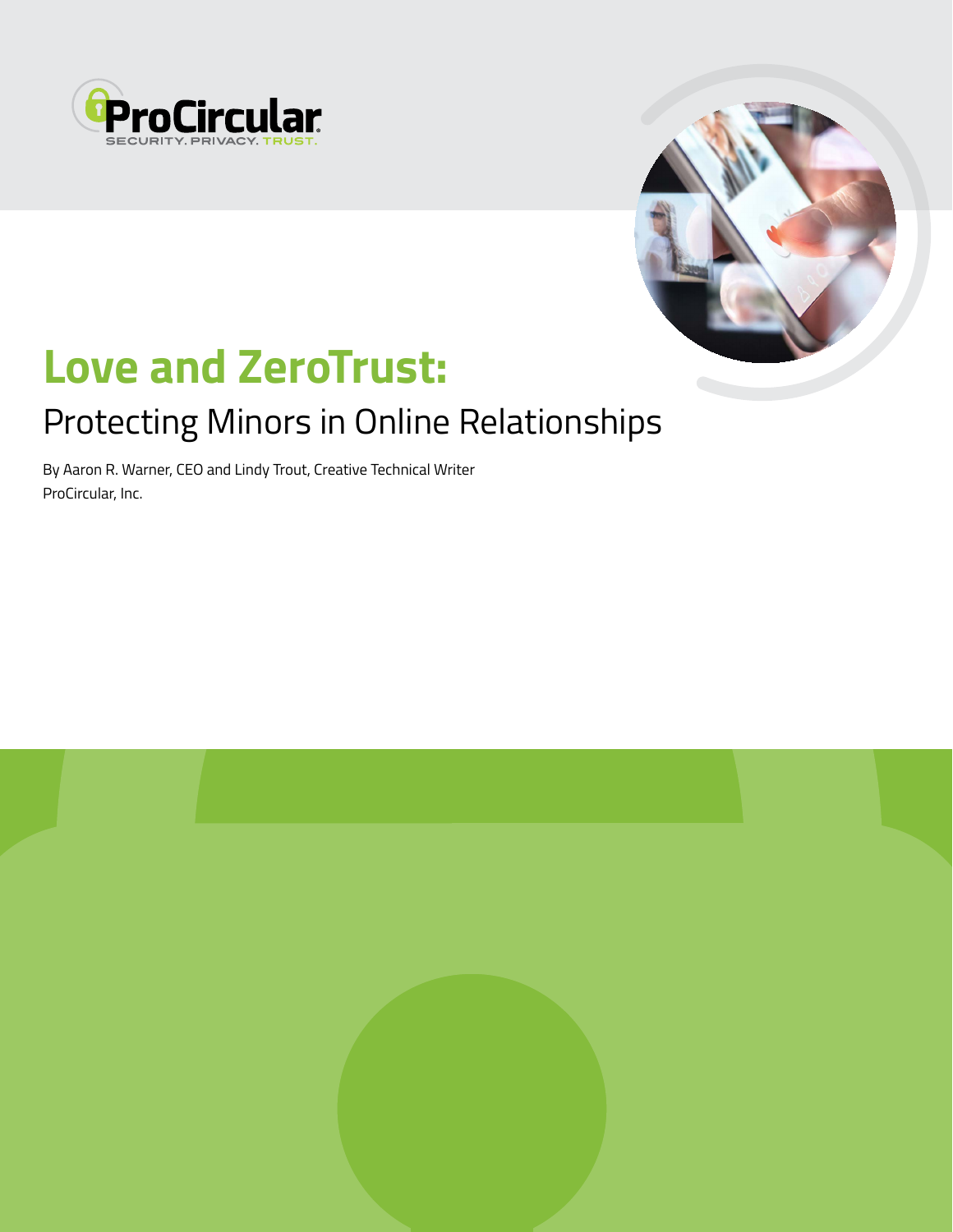Love and fear are familiar emotions for any parent, and often they happen at the same time. The modern online world is no exception, and with COVID, these sentiments are amplified. Many of us at ProCircular are parents, and the importance of our work is underlined by emails like this one:

*"Tim is 17 and attends a midwestern high school. Last week, we learned that he had been in communication with somebody who had created a fake Instagram account. The individual posed as a female and lured him into some intimate texts and messaging, and eventually, the two of them exchanged some pictures with one another. Tim later learns the Instagram account is fake. Now they are trying to extort him for money or leak his information to all of his social media friends, connections, and colleagues in addition to school and football team."*

Earlier this month, Tim's parents reached out to ProCircular for opinions about moving forward in this case. They continued:

*"We immediately notified the local PD last and encouraged our son to stop all communication, but he continues to be harassed day and night with non-stop messaging and calls.*

*We didn't comply with the request for money. Today Tim's Principal received an inbound email message with the explicit photos. They are still demanding money or indicate they will leak to more personal sources."*

This case is truly shocking, and our hearts go out to both Tim and his parents. Hearing this story forces us to recall our teenage years and that universal desperation for interpersonal connection. Add two years of confinement during "school from home" and the instant gratification of social media, and it's hard to blame him for getting carried away.

It is important to remember that targets of extortion are victims of criminal behavior. Protecting victims' rights is of top priority in cases that involve the sexual exploitation of a minor, and this is a first-hand example of those cautionary tales we tell our children.

#### **Bring in the Experts**

First, ProCirular assured the victim and his family that engaging law enforcement is the right idea, but this case has likely exceeded the scope of local PD, and the FBI should become involved. The images that the two exchanged are forever released to the internet, and there's no way to recall them. Now that the damage is done, the case is in the hands of federal investigators to find and bring to justice the individual or network of individuals responsible.

While we wait for Tim's case to be resolved, we can reverse engineer the situation and offer some preventative measures that might protect other kids in the future. While there is no combatting a teenager's impulses and curiosity regarding the internet, parents can help by starting a transparent, ongoing, and understanding conversation about internet safety and personal security. Everyone's approach to this subject is a little different, so we opened the discussion to our entire bench of ProCircular's compliance and technical security experts and collected that advice into this article.









PAGE 2 of 4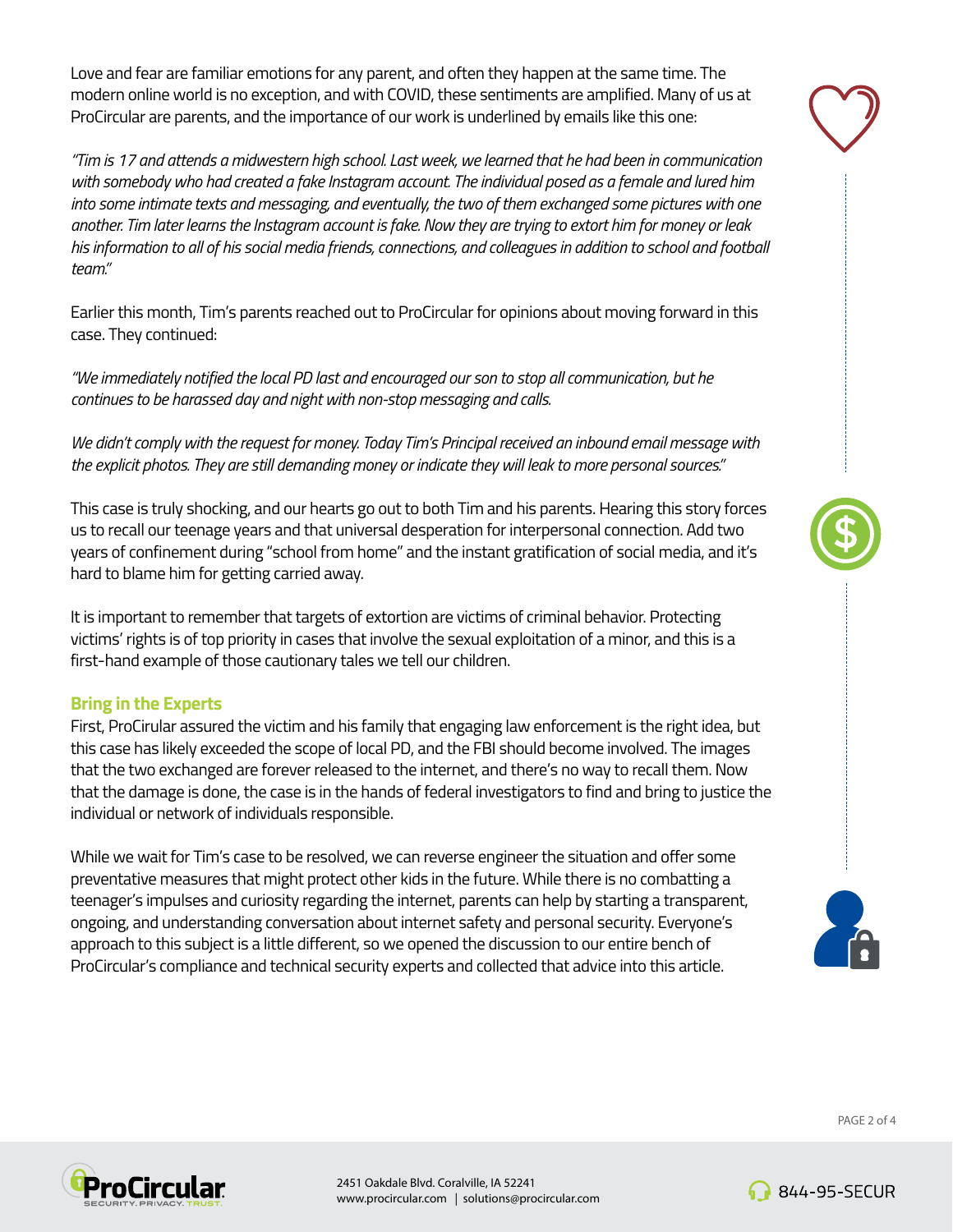### **Lessons Learned**

Prevention is the best form of incident management, but in the unfortunate case that you are the victim of an online extortion attempt, these are the tips that you will want to follow:

## **Don't Pay**

Our incident responders have seen more than a few similar cases where victims pay, and the attackers come back for more money. We can't assume that the bad guys are telling the truth. There is no guarantee that you will benefit from complying with their demands. Work with resources that have your best interest in mind, like law enforcement or incident responders, rather than negotiating directly with the criminals. Security professionals have the insight and experience to assess the severity and estimate the validity of the threat actor's claims. They use time-tested strategies to move negotiations forward without giving up information unnecessarily.

### **Stay Calm**

Like in any extortion case, these cybercriminals use time, shame, and secrecy to their advantage. They use psychological tactics to disarm the victim and prevent them from seeking outside help. Fear is the mind-killer, and bad actors will deliberately induce stress to cloud your judgment. Tim did the right thing by reaching out to his parents, and they continued by reaching out to the police and cybersecurity specialists.

### **Family Cares**

The photos are already in the wild; that's virtually guaranteed. As hard as it is to believe, family and friends are more forgiving than people think in these circumstances. Taking a proactive approach to letting people know that they may receive the photos and sharing the story as a cautionary tale will soften the blow and save another kid from being a victim. Ask them to delete rather than open the message.

#### **Child Pornography**

The simple possession of these images is an immense personal and professional legal risk, even when they've arrived in your inbox unprompted. Even if you mean well by sharing such content with news media or friends, you can face legal trouble, including second-degree sexual exploitation of a minor. Simply having it on your computer for a brief time, sending it to others to get their opinions, and double-checking to confirm what you thought you may have seen can blur the lines about your intent. There's also a good chance that one of the major internet cloud providers (Google, Apple, Microsoft) may be scanning behind the scenes for images like these. They have a mandatory responsibility to report possession to law enforcement.

#### **Who to Call**

The first step should be to contact a trusted legal professional to discuss the next steps. Simply possessing these images will land you in dangerous waters, and you need solid legal assistance to navigate these waters. Your next steps will likely be to speak with both local police and the FBI. There is a good chance that you're not alone, and involving them increases the likelihood that you can protect other kids and their parents. Both take the victim's rights seriously, and neither will judge you or your children for what led to the call.







2451 Oakdale Blvd. Coralville, IA 52241 www.procircular.com | solutions@procircular.com



**6** 844-95-SECUR